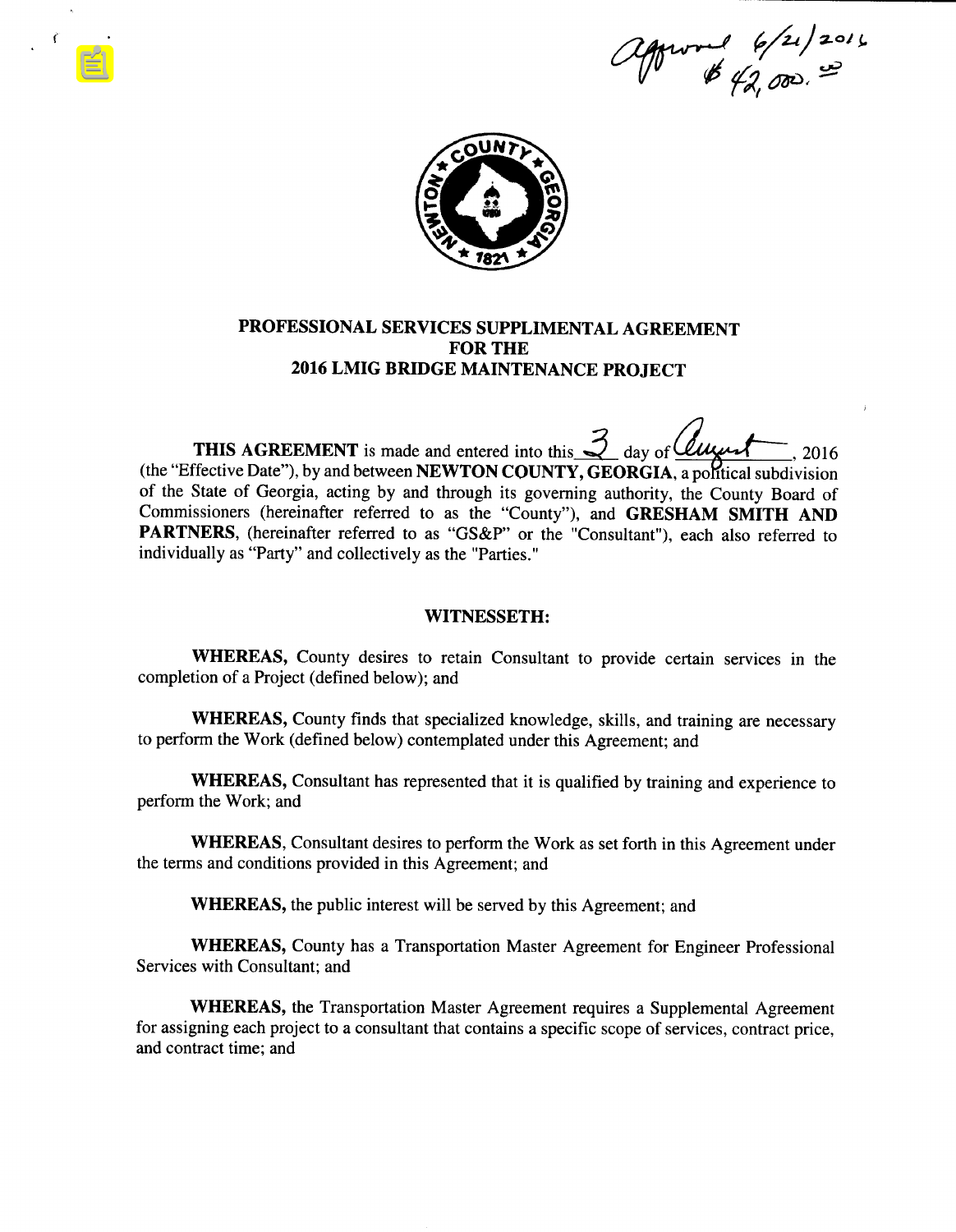WHEREAS, Consultant has familiarized itself with the nature and extent of the Agreement, the Project, and the Work, and with all local conditions and federal, state and local laws, ordinances, rules and regulations that may in any manner affect cost, progress or performance of Work.

NOW, THEREFORE, for and in consideration of the mutual promises, the public purposes, and the acknowledgements and agreements contained herein, and other good and adequate consideration, the sufficiency of which is hereby acknowledged, the Parties do mutually agree as follows:

## I. SCOPE OF SERVICES

4

In 2014, GS&P prepared a Bridge Assessment for the County. The County has selected seven (7) of the bridges in the report for repair and/ or maintenance and has received 2016 LMIG funding for the project. The Consultant is assigned the task of preparing the plans and specifications in sufficient detail to be used in the selection of a contractor and for performance of the work. The Contractor will be selected by the County through <sup>a</sup> competitive bid process. Consultant will use the 2014 Bridge Assessment report, as well as seven (7) site visits, as a basis for producing the repair plans and specifications. Consultant will include a list of repair items for each bridge and <sup>a</sup> cost estimate for each recommended maintenance or repair item. The County has secured \$279,000 in 2016 LMIG funding for all seven (7) bridges. This amount is based on the cost estimates in the 2014 Bridge Assessment.

The County will produce the Contract Documents, based on the plans and specifications prepared by Consultant, receive the competitive bids, and manage the construction. Additional inspections by GS&P during and after construction will be performed, if requested by the County, but are beyond the scope of this Agreement.

The design shall include seven (7) bridges to be repaired as listed below:

- 1. Covington Bypass over Dried Indian Creek
- 2. Old Alcovy Road over Alcovy River
- 3. Sewell Road over Shoal Creek
- 4. Elks Club Road over Wrights Creek
- 5. Rocky Plains Road over Yellow River
- 6. Cook road over Gum Creek
- 7. Edwards Road over Gum Creek

The Consultant's primary contact for the project is Tom Tran, P.E. The County's primary contact for the project is Chester Clegg, P.E.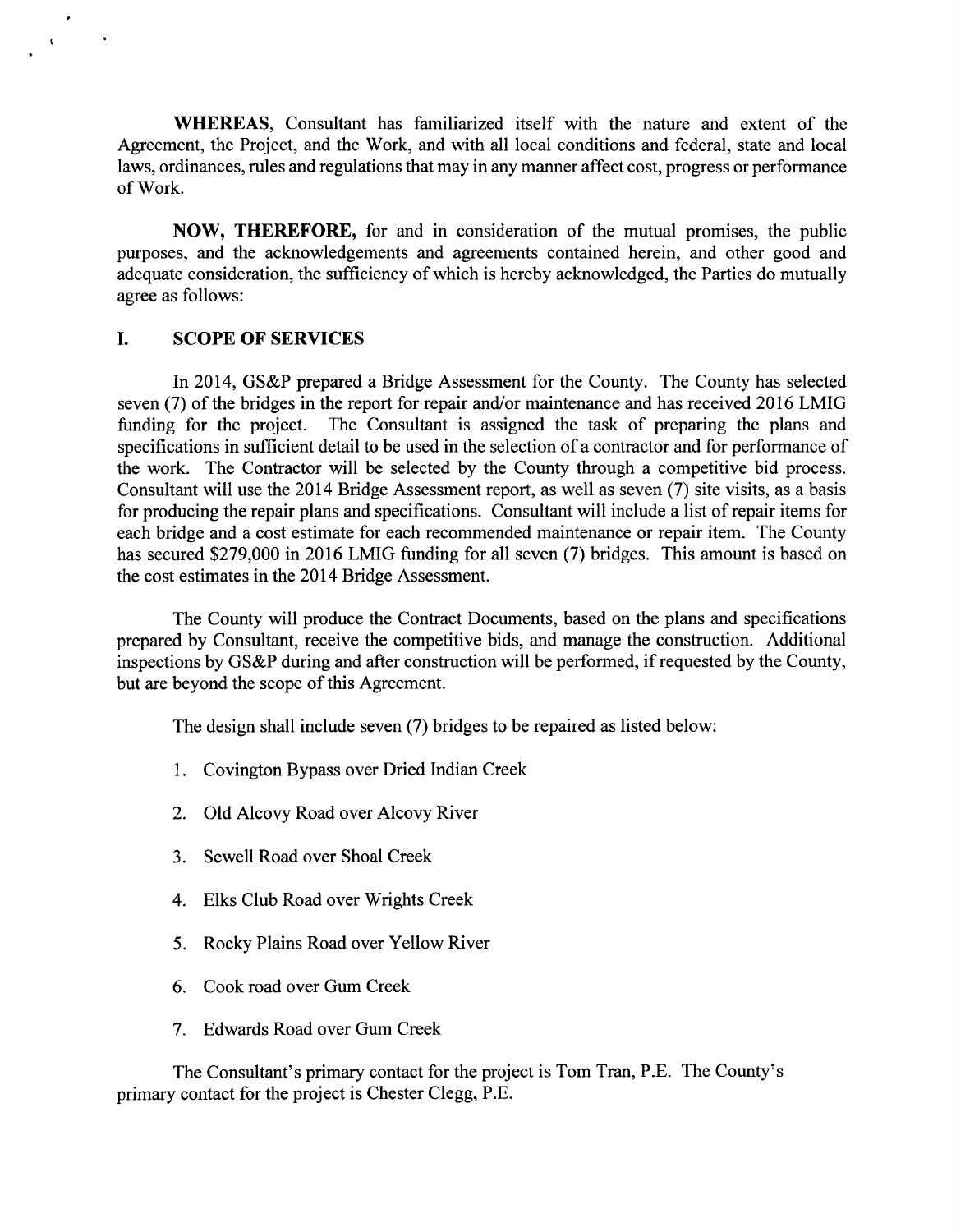## II. CONTRACT PRICE

The total amount paid under this Agreement as compensation for services performed and reimbursement for costs incurred shall not, in any case, exceed FORTY-TWO THOUSAND DOLLARS (\$42,000) (the "Maximum Contract Price"), except by approved, written Change Order. Consultant represents that this amount is sufficient to perform all of the services set forth in and contemplated by this Agreement. The compensation for services performed shall be based upon time and materials. The Maximum Contract Price set forth above includes all costs, direct and indirect, needed to perform all services and complete the Project.

# III. CONTRACT TIME

The Consultant shall consider the execution of this agreement a notice to proceed, and shall complete the work outlined above within 60 days from the date of this agreement.

IN WITNESS WHEREOF County and Consultant have executed this Agreement, effective as of the Effective Date first above written.

## SIGNATURES ON FOLLOWING PAGE]